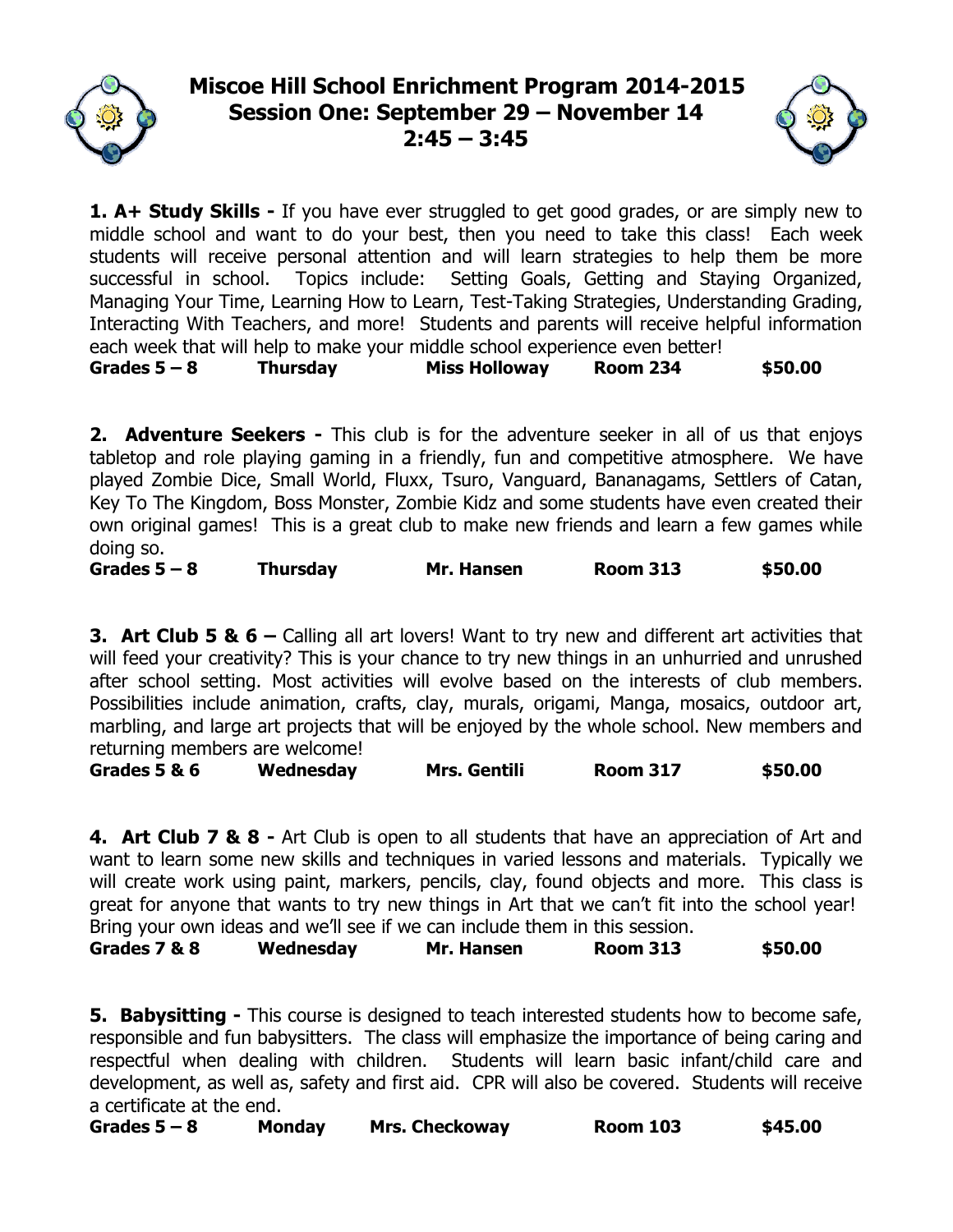**6. Chess Club -** Learn to play chess and you will develop skills such as using strategies to trick an opponent into making a mistake so you can capture their chess pieces and ultimately win the game! Chess will challenge you to think and plan ahead when playing against an opponent. Playing chess is also a great way to develop patience and concentration, which will help you with schoolwork, video games, sports, and life!

**Grades 5 – 8 Wednesday Mr. Guglietti Room 225 \$50.00**

**7. Crazy for Cupcakes: Halloween Edition!** - It's creepy, it's kooky, it's Halloween Cupcakes! In this special one-time only class, students will bring in one dozen of their favorite unfrosted cupcakes from home for some Spooktacular decorating! Using frosting and a variety of candies, we'll create some irresistible treats that will not only amaze your friends, but are perfect for Halloween! \*All participants **must** bring in one dozen unfrosted cupcakes the day of the class. (Cupcakes may be sent to room 234 that morning for safe keeping.)

**Grades 5-8 Monday, October 27th ONLY Miss Holloway Room 234 \$16.00**

**8. Debate League -** We'll use debate as a regular part of Miscoe students' classroom practice. Debate will change the lives of a few individual students and also transforms the academic culture of entire school and the district itself. Students will use debate to transform the academic atmosphere and expectations in our classrooms!

| Grades $6 - 8$ | Mr. Guillen<br>Wednesday | <b>Room 301</b> | \$45.00 |
|----------------|--------------------------|-----------------|---------|
|----------------|--------------------------|-----------------|---------|

**9. Flat Clay! What Did You Say? -** This clay class will focus on all the amazing possibilities of "flat clay". We will use clay slabs to make projects including ornaments, bowls, plaques, mugs, and containers. We will glaze the clay and fire it in our kiln for fabulous finished products. This class is open to all students, no clay experience necessary!

**Grades 5 –8 Tuesday Mrs. Gentili Room 317 \$50.00**

**10. Hip Hop Class -** In this program we will have a ton of fun covering different aspects of HipHop including where it came from, the music, and why it's popular. The group will be taught an appropriate choreography routine. HipHop is a very relaxed genre of dance. For some it's an outlet from the other styles of dance or a way to burn off the negative vibes of our demanding lives. For others it's a fabulous way to exercise and strengthen their core. It's all for the fun of it!

**Grades 5 –8 Friday Ms. Hagan Gym \$45.00**

**11. Science Club –** If you love all things science or STEM then this club is for you! Possible activities include engineering and building structures, chemistry labs, forensic mysteries, and even dissection classes! Science Club will be offered every session of enrichment, so it is more like a year-long club. New and returning members are always welcome! Come and join the fun!

**Grades 5 – 8 Tuesday Miss Holloway Room 234 \$50.00**